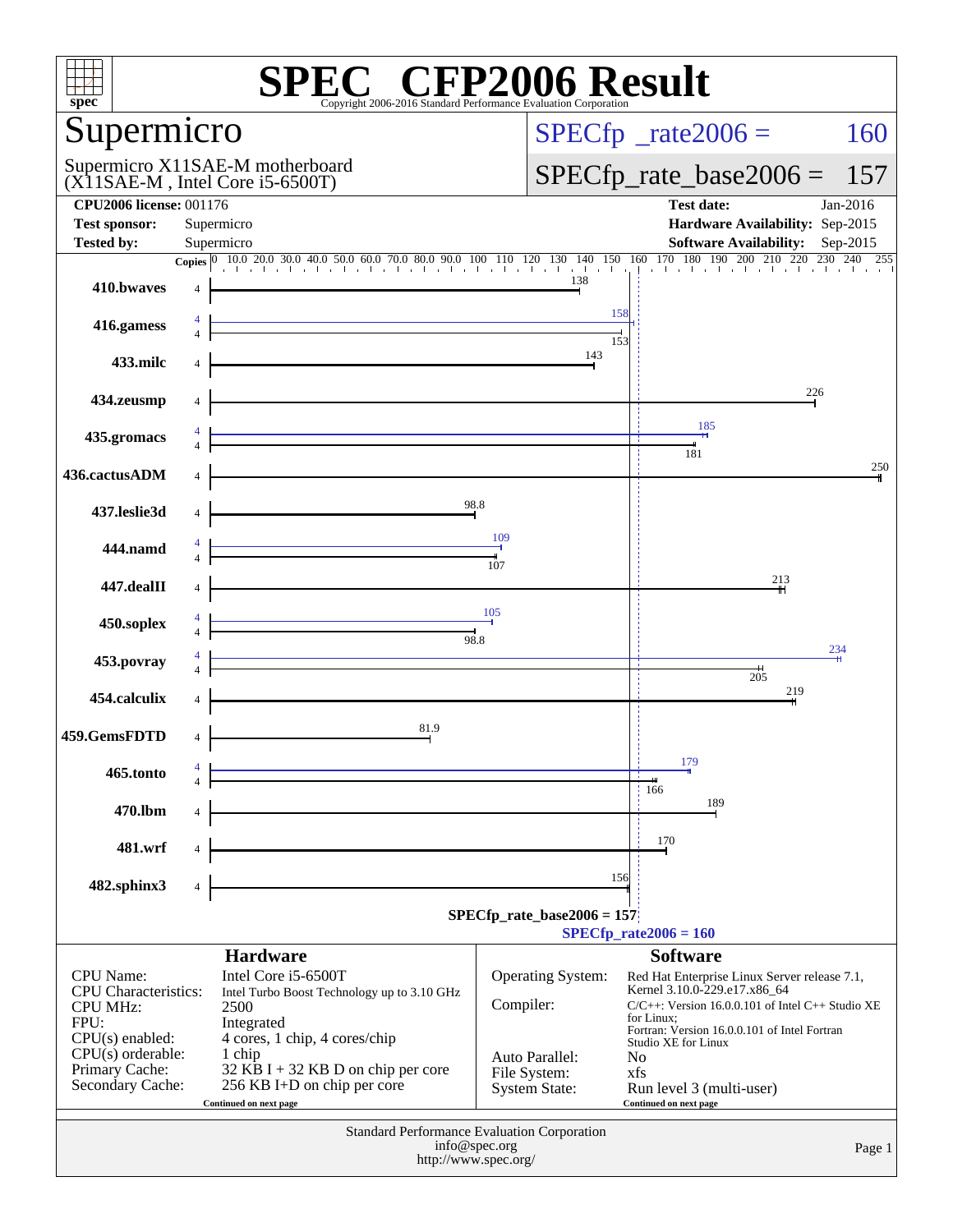

## Supermicro

(X11SAE-M , Intel Core i5-6500T) Supermicro X11SAE-M motherboard  $SPECTp_rate2006 = 160$ 

#### [SPECfp\\_rate\\_base2006 =](http://www.spec.org/auto/cpu2006/Docs/result-fields.html#SPECfpratebase2006) 157

| <b>CPU2006 license: 001176</b> |                                     |                       | <b>Test date:</b><br>Jan-2016               |
|--------------------------------|-------------------------------------|-----------------------|---------------------------------------------|
| <b>Test sponsor:</b>           | Supermicro                          |                       | Hardware Availability: Sep-2015             |
| <b>Tested by:</b>              | Supermicro                          |                       | <b>Software Availability:</b><br>$Sep-2015$ |
| L3 Cache:                      | $6 \text{ MB I+D}$ on chip per chip | <b>Base Pointers:</b> | $32/64$ -bit                                |
| Other Cache:                   | None                                | Peak Pointers:        | $32/64$ -bit                                |
| Memory:                        | 16 GB (4 x 4 GB 1Rx8 PC4-2133P-U)   | Other Software:       | None                                        |
| Disk Subsystem:                | 1 x 400 GB SATA III SSD             |                       |                                             |
| Other Hardware:                | None                                |                       |                                             |

**[Results Table](http://www.spec.org/auto/cpu2006/Docs/result-fields.html#ResultsTable)**

| Results Table                                                                                            |               |                |       |                |       |                |              |               |                |              |                |              |                |              |
|----------------------------------------------------------------------------------------------------------|---------------|----------------|-------|----------------|-------|----------------|--------------|---------------|----------------|--------------|----------------|--------------|----------------|--------------|
|                                                                                                          | <b>Base</b>   |                |       |                |       | <b>Peak</b>    |              |               |                |              |                |              |                |              |
| <b>Benchmark</b>                                                                                         | <b>Copies</b> | <b>Seconds</b> | Ratio | <b>Seconds</b> | Ratio | <b>Seconds</b> | <b>Ratio</b> | <b>Copies</b> | <b>Seconds</b> | <b>Ratio</b> | <b>Seconds</b> | <b>Ratio</b> | <b>Seconds</b> | <b>Ratio</b> |
| 410.bwaves                                                                                               |               | 394            | 138   | 394            | 138   | 394            | 138          |               | 394            | 138          | 394            | 138          | 394            | <u>138</u>   |
| 416.gamess                                                                                               | 4             | 510            | 154   | 510            | 153   | 510            | 153          |               | 495            | 158          | 495            | 158          | 495            | 158          |
| $433$ .milc                                                                                              | 4             | 256            | 143   | 256            | 143   | <u>256</u>     | 143          |               | 256            | 143          | 256            | 143          | 256            | <u>143</u>   |
| 434.zeusmp                                                                                               | 4             | 161            | 226   | 161            | 226   | 161            | 226          |               | 161            | 226          | <b>161</b>     | 226          | 161            | 226          |
| 435.gromacs                                                                                              | 4             | 158            | 181   | 158            | 181   | 158            | 180          | 4             | 155            | 184          | <u>154</u>     | 185          | 154            | 186          |
| 436.cactusADM                                                                                            | 4             | 191            | 251   | 191            | 250   | 191            | 250          | 4             | 191            | 251          | 191            | 250          | 191            | 250          |
| 437.leslie3d                                                                                             | 4             | 380            | 98.9  | 381            | 98.8  | 381            | 98.8         |               | 380            | 98.9         | 381            | 98.8         | 381            | 98.8         |
| 444.namd                                                                                                 |               | 301            | 106   | 300            | 107   | 300            | 107          |               | 296            | 108          | 295            | 109          | 295            | 109          |
| 447.dealII                                                                                               |               | 215            | 212   | 213            | 215   | 215            | 213          |               | 215            | 212          | 213            | 215          | 215            | 213          |
| 450.soplex                                                                                               | $\Lambda$     | 338            | 98.7  | 338            | 98.8  | 337            | 99.0         | 4             | 317            | 105          | 317            | 105          | 317            | 105          |
| 453.povray                                                                                               | 4             | 104            | 205   | 103            | 206   | 104            | 205          | 4             | 90.8           | 234          | 90.9           | 234          | 90.3           | 236          |
| 454.calculix                                                                                             | 4             | 151            | 219   | 151            | 219   | 152            | 217          | 4             | 151            | 219          | 151            | 219          | 152            | 217          |
| 459.GemsFDTD                                                                                             |               | 518            | 81.9  | 518            | 81.9  | 518            | 81.9         |               | 518            | 81.9         | 518            | 81.9         | 518            | 81.9         |
| 465.tonto                                                                                                | 4             | 238            | 165   | 237            | 166   | 236            | 167          | Λ             | 220            | 179          | 220            | 179          | 220            | <u>179</u>   |
| 470.1bm                                                                                                  | 4             | 291            | 189   | 291            | 189   | 291            | 189          | 4             | 291            | 189          | 291            | 189          | 291            | 189          |
| 481.wrf                                                                                                  | 4             | 262            | 170   | 262            | 171   | 263            | 170          |               | <u>262</u>     | 170          | 262            | 171          | 263            | 170          |
| $482$ .sphinx $3$                                                                                        | 4             | 501            | 156   | 499            | 156   | 501            | 156          |               | 501            | 156          | 499            | 156          | 501            | 156          |
| Results appear in the order in which they were run. Bold underlined text indicates a median measurement. |               |                |       |                |       |                |              |               |                |              |                |              |                |              |

#### **[Submit Notes](http://www.spec.org/auto/cpu2006/Docs/result-fields.html#SubmitNotes)**

 The taskset mechanism was used to bind copies to processors. The config file option 'submit' was used to generate taskset commands to bind each copy to a specific processor. For details, please see the config file.

#### **[Operating System Notes](http://www.spec.org/auto/cpu2006/Docs/result-fields.html#OperatingSystemNotes)**

Stack size set to unlimited using "ulimit -s unlimited"

#### **[Platform Notes](http://www.spec.org/auto/cpu2006/Docs/result-fields.html#PlatformNotes)**

As tested, the system used a Supermicro CSE-731i-300B chassis. The chassis is configured with 2 PWS-305-PQ redundant power supply, 1 SNK-P0046A4 heatsink, as well as 1 FAN-0108L4 rear cooling fan.

Continued on next page

Standard Performance Evaluation Corporation [info@spec.org](mailto:info@spec.org) <http://www.spec.org/>

Page 2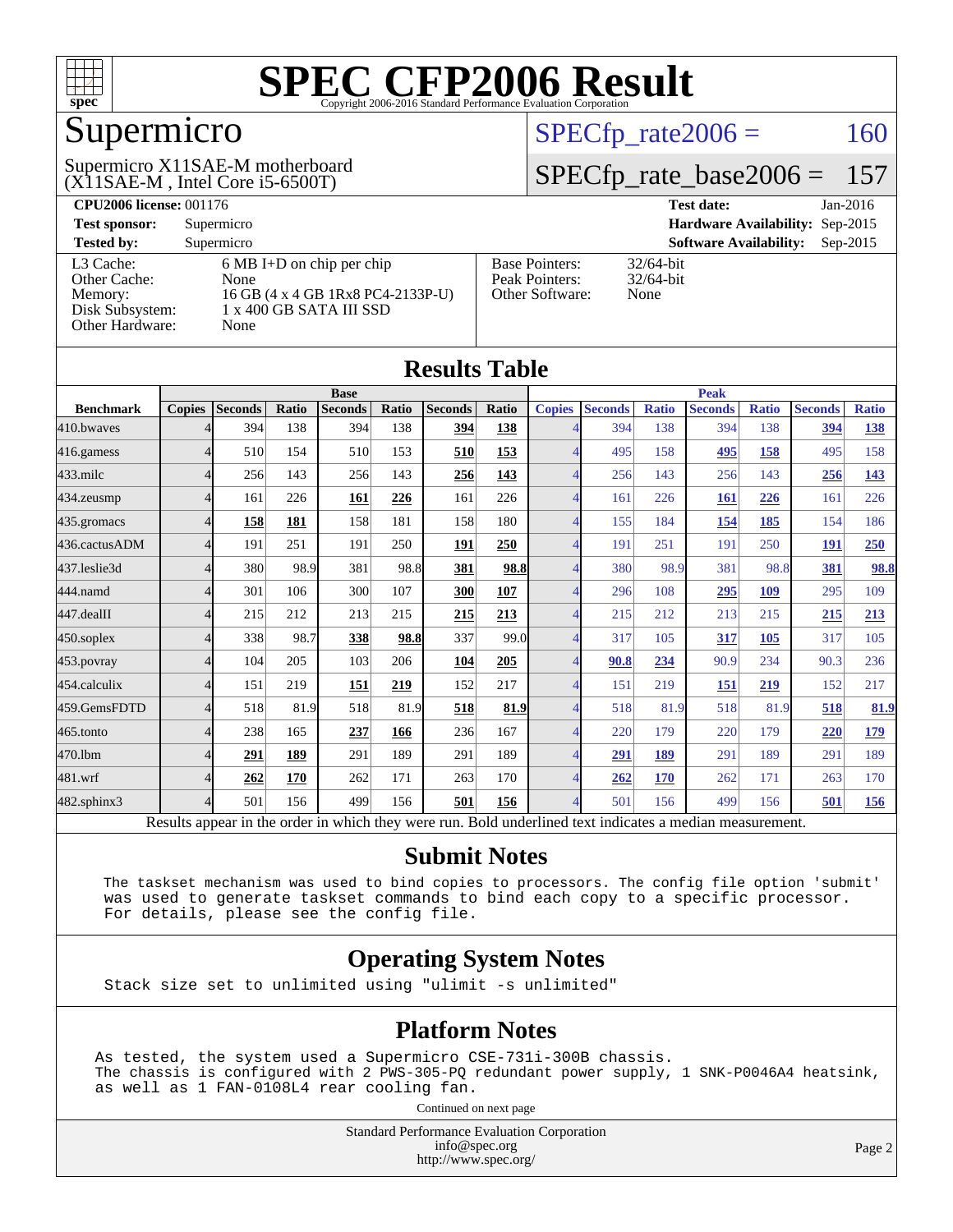

#### Supermicro

 $SPECTp\_rate2006 = 160$ 

(X11SAE-M , Intel Core i5-6500T) Supermicro X11SAE-M motherboard

[SPECfp\\_rate\\_base2006 =](http://www.spec.org/auto/cpu2006/Docs/result-fields.html#SPECfpratebase2006) 157

**[CPU2006 license:](http://www.spec.org/auto/cpu2006/Docs/result-fields.html#CPU2006license)** 001176 **[Test date:](http://www.spec.org/auto/cpu2006/Docs/result-fields.html#Testdate)** Jan-2016 **[Test sponsor:](http://www.spec.org/auto/cpu2006/Docs/result-fields.html#Testsponsor)** Supermicro **[Hardware Availability:](http://www.spec.org/auto/cpu2006/Docs/result-fields.html#HardwareAvailability)** Sep-2015 **[Tested by:](http://www.spec.org/auto/cpu2006/Docs/result-fields.html#Testedby)** Supermicro **Supermicro [Software Availability:](http://www.spec.org/auto/cpu2006/Docs/result-fields.html#SoftwareAvailability)** Sep-2015

#### **[Platform Notes \(Continued\)](http://www.spec.org/auto/cpu2006/Docs/result-fields.html#PlatformNotes)**

Standard Performance Evaluation Corporation [info@spec.org](mailto:info@spec.org) <http://www.spec.org/> Page 3 Sysinfo program /usr/cpu2006/config/sysinfo.rev6914 \$Rev: 6914 \$ \$Date:: 2014-06-25 #\$ e3fbb8667b5a285932ceab81e28219e1 running on localhost.localdomain Fri Jan 29 23:42:04 2016 This section contains SUT (System Under Test) info as seen by some common utilities. To remove or add to this section, see: <http://www.spec.org/cpu2006/Docs/config.html#sysinfo> From /proc/cpuinfo model name : Intel(R) Core(TM) i5-6500T CPU @ 2.50GHz 1 "physical id"s (chips) 4 "processors" cores, siblings (Caution: counting these is hw and system dependent. The following excerpts from /proc/cpuinfo might not be reliable. Use with caution.) cpu cores : 4 siblings : 4 physical 0: cores 0 1 2 3 cache size : 6144 KB From /proc/meminfo MemTotal: 16039968 kB HugePages\_Total: 0 Hugepagesize: 2048 kB From /etc/\*release\* /etc/\*version\* os-release: NAME="Red Hat Enterprise Linux Server" VERSION="7.1 (Maipo)" ID="rhel" ID\_LIKE="fedora" VERSION\_ID="7.1" PRETTY\_NAME="Red Hat Enterprise Linux Server 7.1 (Maipo)" ANSI\_COLOR="0;31" CPE\_NAME="cpe:/o:redhat:enterprise\_linux:7.1:GA:server" redhat-release: Red Hat Enterprise Linux Server release 7.1 (Maipo) system-release: Red Hat Enterprise Linux Server release 7.1 (Maipo) system-release-cpe: cpe:/o:redhat:enterprise\_linux:7.1:ga:server uname -a: Linux localhost.localdomain 3.10.0-229.el7.x86\_64 #1 SMP Thu Jan 29 18:37:38 EST 2015 x86\_64 x86\_64 x86\_64 GNU/Linux run-level 3 Jan 29 12:32 SPEC is set to: /usr/cpu2006<br>Filesystem Type Size Type Size Used Avail Use% Mounted on /dev/sda2 xfs 369G 173G 197G 47% / Additional information from dmidecode: Warning: Use caution when you interpret this section. The 'dmidecode' program reads system data which is "intended to allow hardware to be accurately Continued on next page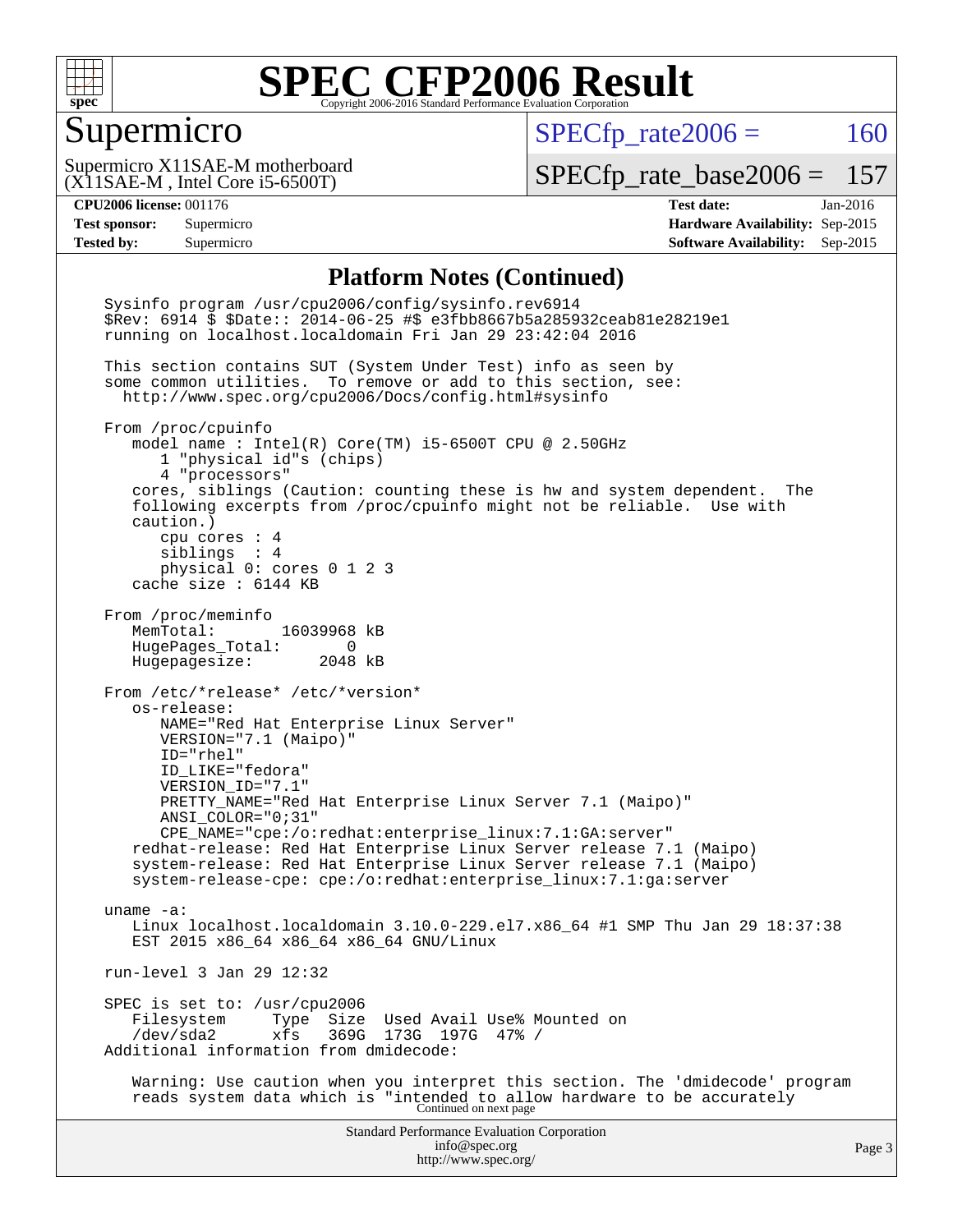

#### Supermicro

 $SPECTp\_rate2006 = 160$ 

(X11SAE-M , Intel Core i5-6500T) Supermicro X11SAE-M motherboard

[SPECfp\\_rate\\_base2006 =](http://www.spec.org/auto/cpu2006/Docs/result-fields.html#SPECfpratebase2006) 157

**[CPU2006 license:](http://www.spec.org/auto/cpu2006/Docs/result-fields.html#CPU2006license)** 001176 **[Test date:](http://www.spec.org/auto/cpu2006/Docs/result-fields.html#Testdate)** Jan-2016 **[Test sponsor:](http://www.spec.org/auto/cpu2006/Docs/result-fields.html#Testsponsor)** Supermicro **[Hardware Availability:](http://www.spec.org/auto/cpu2006/Docs/result-fields.html#HardwareAvailability)** Sep-2015 **[Tested by:](http://www.spec.org/auto/cpu2006/Docs/result-fields.html#Testedby)** Supermicro **Supermicro [Software Availability:](http://www.spec.org/auto/cpu2006/Docs/result-fields.html#SoftwareAvailability)** Sep-2015

#### **[Platform Notes \(Continued\)](http://www.spec.org/auto/cpu2006/Docs/result-fields.html#PlatformNotes)**

 determined", but the intent may not be met, as there are frequent changes to hardware, firmware, and the "DMTF SMBIOS" standard.

 BIOS American Megatrends Inc. 1.0a 12/21/2015 Memory: 4x Micron 8ATF51264AZ-2G1A2 4 GB 1 rank 2133 MHz

(End of data from sysinfo program)

#### **[General Notes](http://www.spec.org/auto/cpu2006/Docs/result-fields.html#GeneralNotes)**

Environment variables set by runspec before the start of the run: LD LIBRARY PATH = "/usr/cpu2006/libs/32:/usr/cpu2006/libs/64:/usr/cpu2006/sh"

 Binaries compiled on a system with 1x Intel Core i5-4670K CPU + 32GB memory using RedHat EL 7.1 Transparent Huge Pages enabled with: echo always > /sys/kernel/mm/transparent\_hugepage/enabled

**[Base Compiler Invocation](http://www.spec.org/auto/cpu2006/Docs/result-fields.html#BaseCompilerInvocation)**

[C benchmarks](http://www.spec.org/auto/cpu2006/Docs/result-fields.html#Cbenchmarks):  $\frac{1}{2}$  cc  $-$  m64

[C++ benchmarks:](http://www.spec.org/auto/cpu2006/Docs/result-fields.html#CXXbenchmarks) [icpc -m64](http://www.spec.org/cpu2006/results/res2016q1/cpu2006-20160206-38965.flags.html#user_CXXbase_intel_icpc_64bit_bedb90c1146cab66620883ef4f41a67e)

[Fortran benchmarks](http://www.spec.org/auto/cpu2006/Docs/result-fields.html#Fortranbenchmarks): [ifort -m64](http://www.spec.org/cpu2006/results/res2016q1/cpu2006-20160206-38965.flags.html#user_FCbase_intel_ifort_64bit_ee9d0fb25645d0210d97eb0527dcc06e)

[Benchmarks using both Fortran and C](http://www.spec.org/auto/cpu2006/Docs/result-fields.html#BenchmarksusingbothFortranandC): [icc -m64](http://www.spec.org/cpu2006/results/res2016q1/cpu2006-20160206-38965.flags.html#user_CC_FCbase_intel_icc_64bit_0b7121f5ab7cfabee23d88897260401c) [ifort -m64](http://www.spec.org/cpu2006/results/res2016q1/cpu2006-20160206-38965.flags.html#user_CC_FCbase_intel_ifort_64bit_ee9d0fb25645d0210d97eb0527dcc06e)

#### **[Base Portability Flags](http://www.spec.org/auto/cpu2006/Docs/result-fields.html#BasePortabilityFlags)**

| 410.bwaves: - DSPEC CPU LP64                 |  |
|----------------------------------------------|--|
| 416.gamess: -DSPEC_CPU_LP64                  |  |
| 433.milc: -DSPEC CPU LP64                    |  |
| 434.zeusmp: -DSPEC_CPU_LP64                  |  |
| 435.gromacs: -DSPEC_CPU_LP64 -nofor_main     |  |
| 436.cactusADM: - DSPEC CPU LP64 - nofor main |  |
| 437.leslie3d: -DSPEC_CPU_LP64                |  |
| 444.namd: - DSPEC CPU LP64                   |  |
| 447.dealII: -DSPEC CPU LP64                  |  |
| 450.soplex: -DSPEC_CPU_LP64                  |  |
| 453.povray: -DSPEC CPU LP64                  |  |

Continued on next page

Standard Performance Evaluation Corporation [info@spec.org](mailto:info@spec.org) <http://www.spec.org/>

Page 4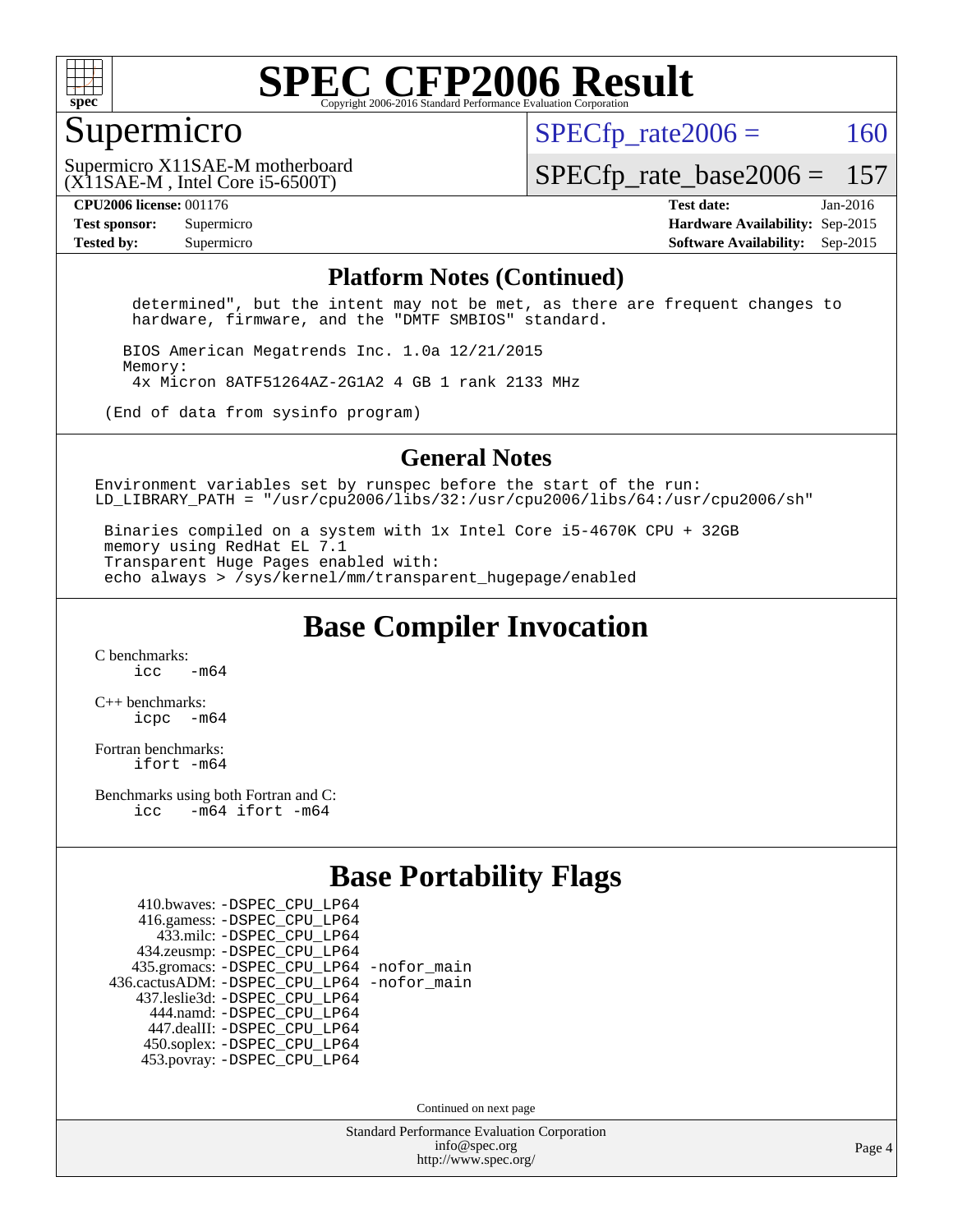

#### Supermicro

 $SPECTp\_rate2006 = 160$ 

(X11SAE-M , Intel Core i5-6500T) Supermicro X11SAE-M motherboard [SPECfp\\_rate\\_base2006 =](http://www.spec.org/auto/cpu2006/Docs/result-fields.html#SPECfpratebase2006) 157

**[CPU2006 license:](http://www.spec.org/auto/cpu2006/Docs/result-fields.html#CPU2006license)** 001176 **[Test date:](http://www.spec.org/auto/cpu2006/Docs/result-fields.html#Testdate)** Jan-2016 **[Test sponsor:](http://www.spec.org/auto/cpu2006/Docs/result-fields.html#Testsponsor)** Supermicro **[Hardware Availability:](http://www.spec.org/auto/cpu2006/Docs/result-fields.html#HardwareAvailability)** Sep-2015 **[Tested by:](http://www.spec.org/auto/cpu2006/Docs/result-fields.html#Testedby)** Supermicro **Supermicro [Software Availability:](http://www.spec.org/auto/cpu2006/Docs/result-fields.html#SoftwareAvailability)** Sep-2015

## **[Base Portability Flags \(Continued\)](http://www.spec.org/auto/cpu2006/Docs/result-fields.html#BasePortabilityFlags)**

 454.calculix: [-DSPEC\\_CPU\\_LP64](http://www.spec.org/cpu2006/results/res2016q1/cpu2006-20160206-38965.flags.html#suite_basePORTABILITY454_calculix_DSPEC_CPU_LP64) [-nofor\\_main](http://www.spec.org/cpu2006/results/res2016q1/cpu2006-20160206-38965.flags.html#user_baseLDPORTABILITY454_calculix_f-nofor_main) 459.GemsFDTD: [-DSPEC\\_CPU\\_LP64](http://www.spec.org/cpu2006/results/res2016q1/cpu2006-20160206-38965.flags.html#suite_basePORTABILITY459_GemsFDTD_DSPEC_CPU_LP64) 465.tonto: [-DSPEC\\_CPU\\_LP64](http://www.spec.org/cpu2006/results/res2016q1/cpu2006-20160206-38965.flags.html#suite_basePORTABILITY465_tonto_DSPEC_CPU_LP64) 470.lbm: [-DSPEC\\_CPU\\_LP64](http://www.spec.org/cpu2006/results/res2016q1/cpu2006-20160206-38965.flags.html#suite_basePORTABILITY470_lbm_DSPEC_CPU_LP64) 481.wrf: [-DSPEC\\_CPU\\_LP64](http://www.spec.org/cpu2006/results/res2016q1/cpu2006-20160206-38965.flags.html#suite_basePORTABILITY481_wrf_DSPEC_CPU_LP64) [-DSPEC\\_CPU\\_CASE\\_FLAG](http://www.spec.org/cpu2006/results/res2016q1/cpu2006-20160206-38965.flags.html#b481.wrf_baseCPORTABILITY_DSPEC_CPU_CASE_FLAG) [-DSPEC\\_CPU\\_LINUX](http://www.spec.org/cpu2006/results/res2016q1/cpu2006-20160206-38965.flags.html#b481.wrf_baseCPORTABILITY_DSPEC_CPU_LINUX) 482.sphinx3: [-DSPEC\\_CPU\\_LP64](http://www.spec.org/cpu2006/results/res2016q1/cpu2006-20160206-38965.flags.html#suite_basePORTABILITY482_sphinx3_DSPEC_CPU_LP64)

## **[Base Optimization Flags](http://www.spec.org/auto/cpu2006/Docs/result-fields.html#BaseOptimizationFlags)**

[C benchmarks](http://www.spec.org/auto/cpu2006/Docs/result-fields.html#Cbenchmarks):

[-xCORE-AVX2](http://www.spec.org/cpu2006/results/res2016q1/cpu2006-20160206-38965.flags.html#user_CCbase_f-xAVX2_5f5fc0cbe2c9f62c816d3e45806c70d7) [-ipo](http://www.spec.org/cpu2006/results/res2016q1/cpu2006-20160206-38965.flags.html#user_CCbase_f-ipo) [-O3](http://www.spec.org/cpu2006/results/res2016q1/cpu2006-20160206-38965.flags.html#user_CCbase_f-O3) [-no-prec-div](http://www.spec.org/cpu2006/results/res2016q1/cpu2006-20160206-38965.flags.html#user_CCbase_f-no-prec-div) [-opt-prefetch](http://www.spec.org/cpu2006/results/res2016q1/cpu2006-20160206-38965.flags.html#user_CCbase_f-opt-prefetch) [-auto-p32](http://www.spec.org/cpu2006/results/res2016q1/cpu2006-20160206-38965.flags.html#user_CCbase_f-auto-p32) [-ansi-alias](http://www.spec.org/cpu2006/results/res2016q1/cpu2006-20160206-38965.flags.html#user_CCbase_f-ansi-alias)

 $C_{++}$  benchmarks: [-xCORE-AVX2](http://www.spec.org/cpu2006/results/res2016q1/cpu2006-20160206-38965.flags.html#user_CXXbase_f-xAVX2_5f5fc0cbe2c9f62c816d3e45806c70d7) [-ipo](http://www.spec.org/cpu2006/results/res2016q1/cpu2006-20160206-38965.flags.html#user_CXXbase_f-ipo) [-O3](http://www.spec.org/cpu2006/results/res2016q1/cpu2006-20160206-38965.flags.html#user_CXXbase_f-O3) [-no-prec-div](http://www.spec.org/cpu2006/results/res2016q1/cpu2006-20160206-38965.flags.html#user_CXXbase_f-no-prec-div) [-opt-prefetch](http://www.spec.org/cpu2006/results/res2016q1/cpu2006-20160206-38965.flags.html#user_CXXbase_f-opt-prefetch) [-auto-p32](http://www.spec.org/cpu2006/results/res2016q1/cpu2006-20160206-38965.flags.html#user_CXXbase_f-auto-p32) [-ansi-alias](http://www.spec.org/cpu2006/results/res2016q1/cpu2006-20160206-38965.flags.html#user_CXXbase_f-ansi-alias)

[Fortran benchmarks](http://www.spec.org/auto/cpu2006/Docs/result-fields.html#Fortranbenchmarks):

[-xCORE-AVX2](http://www.spec.org/cpu2006/results/res2016q1/cpu2006-20160206-38965.flags.html#user_FCbase_f-xAVX2_5f5fc0cbe2c9f62c816d3e45806c70d7) [-ipo](http://www.spec.org/cpu2006/results/res2016q1/cpu2006-20160206-38965.flags.html#user_FCbase_f-ipo) [-O3](http://www.spec.org/cpu2006/results/res2016q1/cpu2006-20160206-38965.flags.html#user_FCbase_f-O3) [-no-prec-div](http://www.spec.org/cpu2006/results/res2016q1/cpu2006-20160206-38965.flags.html#user_FCbase_f-no-prec-div) [-opt-prefetch](http://www.spec.org/cpu2006/results/res2016q1/cpu2006-20160206-38965.flags.html#user_FCbase_f-opt-prefetch)

[Benchmarks using both Fortran and C](http://www.spec.org/auto/cpu2006/Docs/result-fields.html#BenchmarksusingbothFortranandC): [-xCORE-AVX2](http://www.spec.org/cpu2006/results/res2016q1/cpu2006-20160206-38965.flags.html#user_CC_FCbase_f-xAVX2_5f5fc0cbe2c9f62c816d3e45806c70d7) [-ipo](http://www.spec.org/cpu2006/results/res2016q1/cpu2006-20160206-38965.flags.html#user_CC_FCbase_f-ipo) [-O3](http://www.spec.org/cpu2006/results/res2016q1/cpu2006-20160206-38965.flags.html#user_CC_FCbase_f-O3) [-no-prec-div](http://www.spec.org/cpu2006/results/res2016q1/cpu2006-20160206-38965.flags.html#user_CC_FCbase_f-no-prec-div) [-opt-prefetch](http://www.spec.org/cpu2006/results/res2016q1/cpu2006-20160206-38965.flags.html#user_CC_FCbase_f-opt-prefetch) [-auto-p32](http://www.spec.org/cpu2006/results/res2016q1/cpu2006-20160206-38965.flags.html#user_CC_FCbase_f-auto-p32) [-ansi-alias](http://www.spec.org/cpu2006/results/res2016q1/cpu2006-20160206-38965.flags.html#user_CC_FCbase_f-ansi-alias)

#### **[Peak Compiler Invocation](http://www.spec.org/auto/cpu2006/Docs/result-fields.html#PeakCompilerInvocation)**

[C benchmarks](http://www.spec.org/auto/cpu2006/Docs/result-fields.html#Cbenchmarks):  $-m64$ 

[C++ benchmarks \(except as noted below\):](http://www.spec.org/auto/cpu2006/Docs/result-fields.html#CXXbenchmarksexceptasnotedbelow) [icpc -m64](http://www.spec.org/cpu2006/results/res2016q1/cpu2006-20160206-38965.flags.html#user_CXXpeak_intel_icpc_64bit_bedb90c1146cab66620883ef4f41a67e)

450.soplex: [icpc -m32 -L/opt/intel/compilers\\_and\\_libraries\\_2016/linux/compiler/lib/ia32\\_lin](http://www.spec.org/cpu2006/results/res2016q1/cpu2006-20160206-38965.flags.html#user_peakCXXLD450_soplex_intel_icpc_b4f50a394bdb4597aa5879c16bc3f5c5)

[Fortran benchmarks](http://www.spec.org/auto/cpu2006/Docs/result-fields.html#Fortranbenchmarks): [ifort -m64](http://www.spec.org/cpu2006/results/res2016q1/cpu2006-20160206-38965.flags.html#user_FCpeak_intel_ifort_64bit_ee9d0fb25645d0210d97eb0527dcc06e)

[Benchmarks using both Fortran and C](http://www.spec.org/auto/cpu2006/Docs/result-fields.html#BenchmarksusingbothFortranandC): [icc -m64](http://www.spec.org/cpu2006/results/res2016q1/cpu2006-20160206-38965.flags.html#user_CC_FCpeak_intel_icc_64bit_0b7121f5ab7cfabee23d88897260401c) [ifort -m64](http://www.spec.org/cpu2006/results/res2016q1/cpu2006-20160206-38965.flags.html#user_CC_FCpeak_intel_ifort_64bit_ee9d0fb25645d0210d97eb0527dcc06e)

#### **[Peak Portability Flags](http://www.spec.org/auto/cpu2006/Docs/result-fields.html#PeakPortabilityFlags)**

410.bwaves: [-DSPEC\\_CPU\\_LP64](http://www.spec.org/cpu2006/results/res2016q1/cpu2006-20160206-38965.flags.html#suite_peakPORTABILITY410_bwaves_DSPEC_CPU_LP64)

Continued on next page

Standard Performance Evaluation Corporation [info@spec.org](mailto:info@spec.org) <http://www.spec.org/>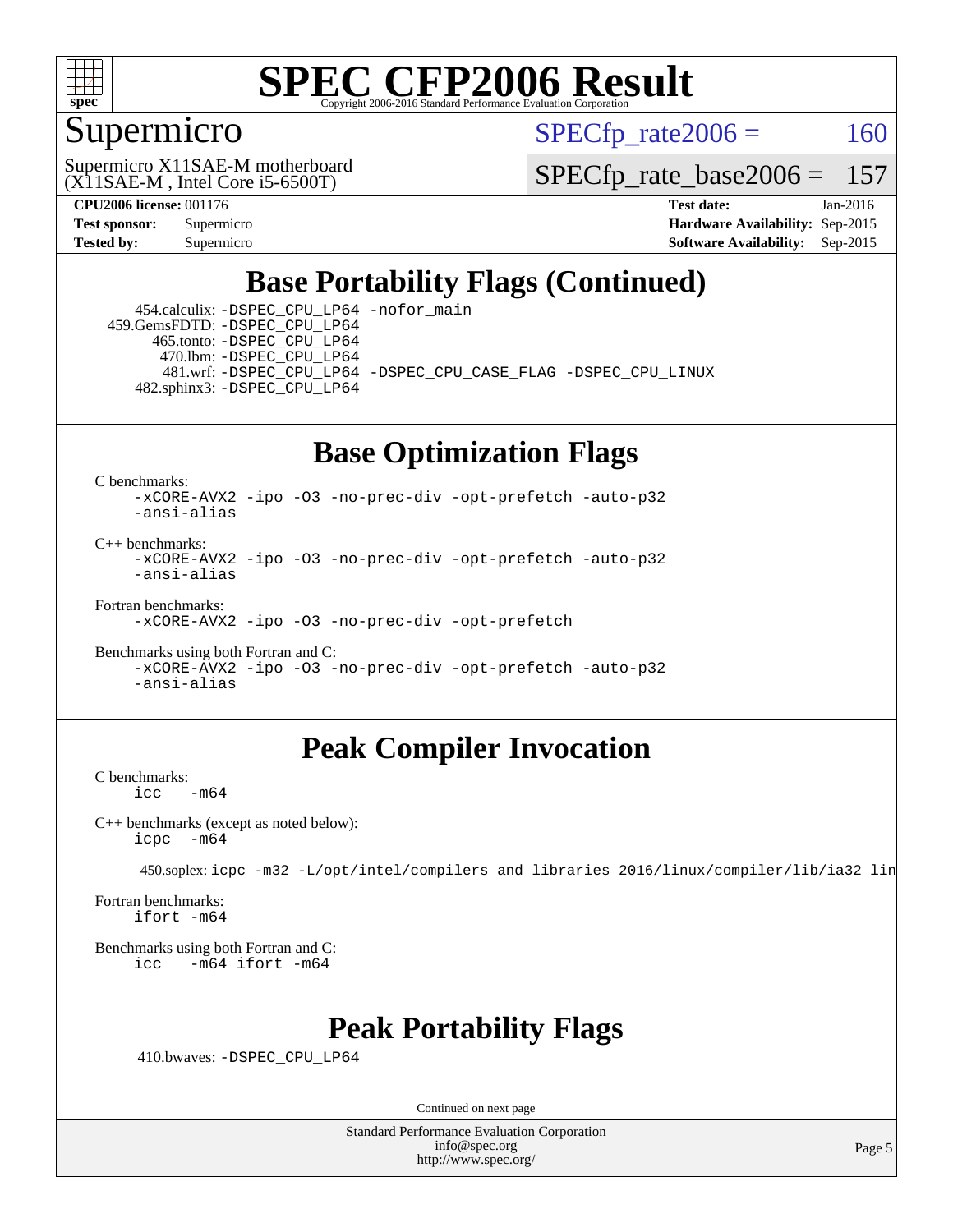

### Supermicro

 $SPECTp\_rate2006 = 160$ 

(X11SAE-M , Intel Core i5-6500T) Supermicro X11SAE-M motherboard

[SPECfp\\_rate\\_base2006 =](http://www.spec.org/auto/cpu2006/Docs/result-fields.html#SPECfpratebase2006) 157

| <b>Test sponsor:</b> | Supermicro |
|----------------------|------------|
| Tested by:           | Supermicro |

**[CPU2006 license:](http://www.spec.org/auto/cpu2006/Docs/result-fields.html#CPU2006license)** 001176 **[Test date:](http://www.spec.org/auto/cpu2006/Docs/result-fields.html#Testdate)** Jan-2016 **[Hardware Availability:](http://www.spec.org/auto/cpu2006/Docs/result-fields.html#HardwareAvailability)** Sep-2015 **[Software Availability:](http://www.spec.org/auto/cpu2006/Docs/result-fields.html#SoftwareAvailability)** Sep-2015

## **[Peak Portability Flags \(Continued\)](http://www.spec.org/auto/cpu2006/Docs/result-fields.html#PeakPortabilityFlags)**

 416.gamess: [-DSPEC\\_CPU\\_LP64](http://www.spec.org/cpu2006/results/res2016q1/cpu2006-20160206-38965.flags.html#suite_peakPORTABILITY416_gamess_DSPEC_CPU_LP64) 433.milc: [-DSPEC\\_CPU\\_LP64](http://www.spec.org/cpu2006/results/res2016q1/cpu2006-20160206-38965.flags.html#suite_peakPORTABILITY433_milc_DSPEC_CPU_LP64) 434.zeusmp: [-DSPEC\\_CPU\\_LP64](http://www.spec.org/cpu2006/results/res2016q1/cpu2006-20160206-38965.flags.html#suite_peakPORTABILITY434_zeusmp_DSPEC_CPU_LP64) 435.gromacs: [-DSPEC\\_CPU\\_LP64](http://www.spec.org/cpu2006/results/res2016q1/cpu2006-20160206-38965.flags.html#suite_peakPORTABILITY435_gromacs_DSPEC_CPU_LP64) [-nofor\\_main](http://www.spec.org/cpu2006/results/res2016q1/cpu2006-20160206-38965.flags.html#user_peakLDPORTABILITY435_gromacs_f-nofor_main) 436.cactusADM: [-DSPEC\\_CPU\\_LP64](http://www.spec.org/cpu2006/results/res2016q1/cpu2006-20160206-38965.flags.html#suite_peakPORTABILITY436_cactusADM_DSPEC_CPU_LP64) [-nofor\\_main](http://www.spec.org/cpu2006/results/res2016q1/cpu2006-20160206-38965.flags.html#user_peakLDPORTABILITY436_cactusADM_f-nofor_main) 437.leslie3d: [-DSPEC\\_CPU\\_LP64](http://www.spec.org/cpu2006/results/res2016q1/cpu2006-20160206-38965.flags.html#suite_peakPORTABILITY437_leslie3d_DSPEC_CPU_LP64) 444.namd: [-DSPEC\\_CPU\\_LP64](http://www.spec.org/cpu2006/results/res2016q1/cpu2006-20160206-38965.flags.html#suite_peakPORTABILITY444_namd_DSPEC_CPU_LP64) 447.dealII: [-DSPEC\\_CPU\\_LP64](http://www.spec.org/cpu2006/results/res2016q1/cpu2006-20160206-38965.flags.html#suite_peakPORTABILITY447_dealII_DSPEC_CPU_LP64) 450.soplex: [-D\\_FILE\\_OFFSET\\_BITS=64](http://www.spec.org/cpu2006/results/res2016q1/cpu2006-20160206-38965.flags.html#user_peakPORTABILITY450_soplex_file_offset_bits_64_438cf9856305ebd76870a2c6dc2689ab) 453.povray: [-DSPEC\\_CPU\\_LP64](http://www.spec.org/cpu2006/results/res2016q1/cpu2006-20160206-38965.flags.html#suite_peakPORTABILITY453_povray_DSPEC_CPU_LP64) 454.calculix: [-DSPEC\\_CPU\\_LP64](http://www.spec.org/cpu2006/results/res2016q1/cpu2006-20160206-38965.flags.html#suite_peakPORTABILITY454_calculix_DSPEC_CPU_LP64) [-nofor\\_main](http://www.spec.org/cpu2006/results/res2016q1/cpu2006-20160206-38965.flags.html#user_peakLDPORTABILITY454_calculix_f-nofor_main) 459.GemsFDTD: [-DSPEC\\_CPU\\_LP64](http://www.spec.org/cpu2006/results/res2016q1/cpu2006-20160206-38965.flags.html#suite_peakPORTABILITY459_GemsFDTD_DSPEC_CPU_LP64) 465.tonto: [-DSPEC\\_CPU\\_LP64](http://www.spec.org/cpu2006/results/res2016q1/cpu2006-20160206-38965.flags.html#suite_peakPORTABILITY465_tonto_DSPEC_CPU_LP64) 470.lbm: [-DSPEC\\_CPU\\_LP64](http://www.spec.org/cpu2006/results/res2016q1/cpu2006-20160206-38965.flags.html#suite_peakPORTABILITY470_lbm_DSPEC_CPU_LP64) 481.wrf: [-DSPEC\\_CPU\\_LP64](http://www.spec.org/cpu2006/results/res2016q1/cpu2006-20160206-38965.flags.html#suite_peakPORTABILITY481_wrf_DSPEC_CPU_LP64) [-DSPEC\\_CPU\\_CASE\\_FLAG](http://www.spec.org/cpu2006/results/res2016q1/cpu2006-20160206-38965.flags.html#b481.wrf_peakCPORTABILITY_DSPEC_CPU_CASE_FLAG) [-DSPEC\\_CPU\\_LINUX](http://www.spec.org/cpu2006/results/res2016q1/cpu2006-20160206-38965.flags.html#b481.wrf_peakCPORTABILITY_DSPEC_CPU_LINUX) 482.sphinx3: [-DSPEC\\_CPU\\_LP64](http://www.spec.org/cpu2006/results/res2016q1/cpu2006-20160206-38965.flags.html#suite_peakPORTABILITY482_sphinx3_DSPEC_CPU_LP64)

## **[Peak Optimization Flags](http://www.spec.org/auto/cpu2006/Docs/result-fields.html#PeakOptimizationFlags)**

[C benchmarks](http://www.spec.org/auto/cpu2006/Docs/result-fields.html#Cbenchmarks):

```
 433.milc: basepeak = yes
   470.lbm: basepeak = yes
482.sphinx3: basepeak = yes
```
#### [C++ benchmarks:](http://www.spec.org/auto/cpu2006/Docs/result-fields.html#CXXbenchmarks)

```
 444.namd: -xCORE-AVX2(pass 2) -prof-gen:threadsafe(pass 1)
       -no-prec-div(pass 2)-par-num-threads=1(pass 1) -prof-use(pass 2) -fno-alias
       -auto-ilp32
```

```
 447.dealII: basepeak = yes
```

```
 450.soplex: -xCORE-AVX2(pass 2) -prof-gen:threadsafe(pass 1)
          -i\text{po}(pass 2) -\overline{O}3(pass 2)-no-prec-div(pass 2)
          -par-num-threads=1(pass 1) -prof-use(pass 2)
          -opt-malloc-options=3
```

```
 453.povray: -xCORE-AVX2(pass 2) -prof-gen:threadsafe(pass 1)
          -i\text{po}(pass 2) -\tilde{O}3(pass 2)-no-prec-div(pass 2)
          -par-num-threads=1(pass 1) -prof-use(pass 2) -unroll4
          -ansi-alias
```
[Fortran benchmarks](http://www.spec.org/auto/cpu2006/Docs/result-fields.html#Fortranbenchmarks):

Continued on next page

```
Standard Performance Evaluation Corporation
             info@spec.org
           http://www.spec.org/
```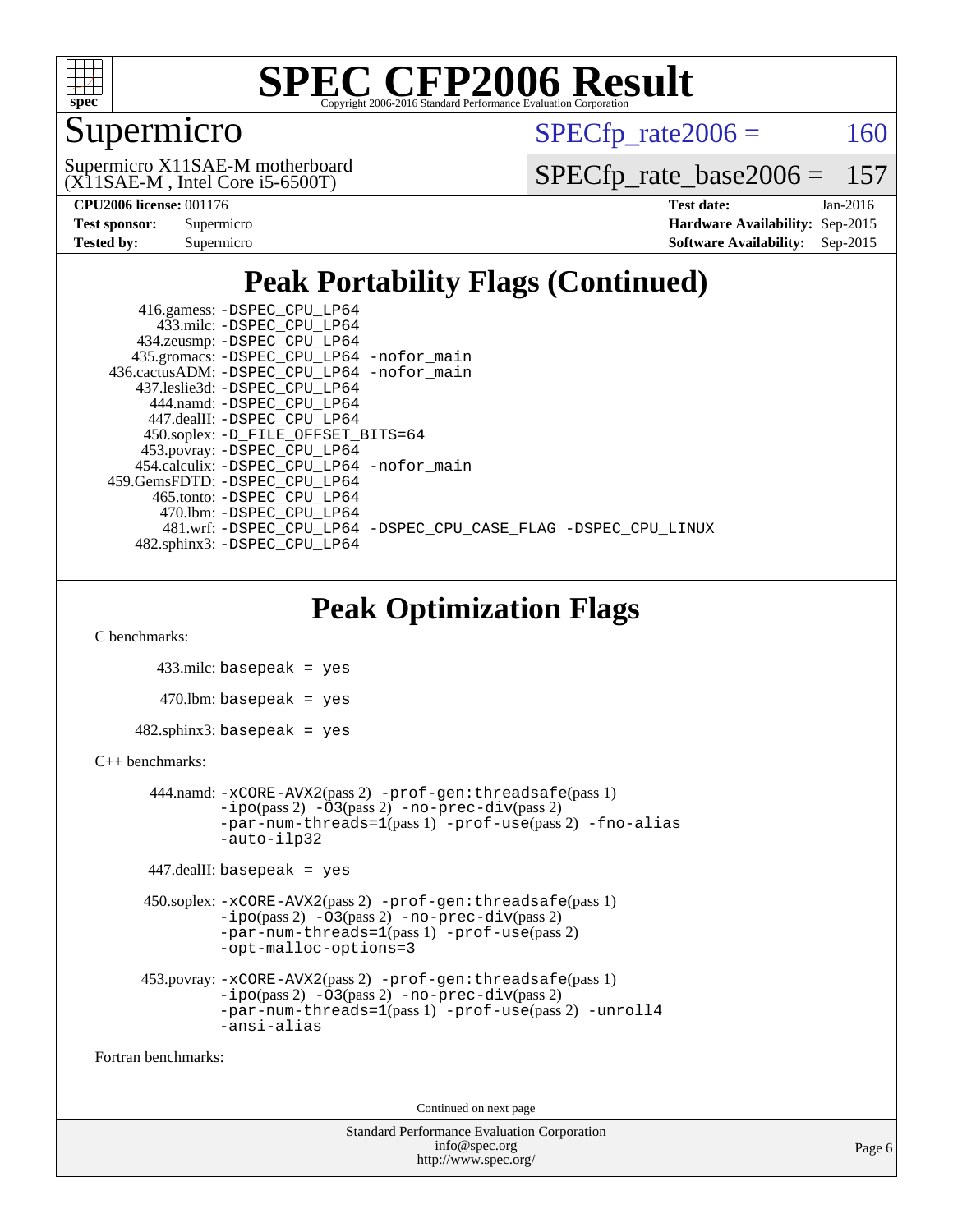

#### Supermicro

 $SPECTp\_rate2006 = 160$ 

(X11SAE-M , Intel Core i5-6500T) Supermicro X11SAE-M motherboard [SPECfp\\_rate\\_base2006 =](http://www.spec.org/auto/cpu2006/Docs/result-fields.html#SPECfpratebase2006) 157

**[CPU2006 license:](http://www.spec.org/auto/cpu2006/Docs/result-fields.html#CPU2006license)** 001176 **[Test date:](http://www.spec.org/auto/cpu2006/Docs/result-fields.html#Testdate)** Jan-2016 **[Test sponsor:](http://www.spec.org/auto/cpu2006/Docs/result-fields.html#Testsponsor)** Supermicro **[Hardware Availability:](http://www.spec.org/auto/cpu2006/Docs/result-fields.html#HardwareAvailability)** Sep-2015 **[Tested by:](http://www.spec.org/auto/cpu2006/Docs/result-fields.html#Testedby)** Supermicro **Supermicro [Software Availability:](http://www.spec.org/auto/cpu2006/Docs/result-fields.html#SoftwareAvailability)** Sep-2015

## **[Peak Optimization Flags \(Continued\)](http://www.spec.org/auto/cpu2006/Docs/result-fields.html#PeakOptimizationFlags)**

```
410.bwaves: basepeak = yes 416.gamess: -xCORE-AVX2(pass 2) -prof-gen:threadsafe(pass 1)
                   -i\text{po}(pass 2) -03(pass 2)-no-prec-div(pass 2)
                   -par-num-threads=1(pass 1) -prof-use(pass 2) -unroll2
                   -inline-level=0 -scalar-rep-
         434.zeusmp: basepeak = yes
         437.leslie3d: basepeak = yes
     459.GemsFDTD: basepeak = yes
           465.tonto: -xCORE-AVX2(pass 2) -prof-gen:threadsafe(pass 1)
                  -no-prec-div(pass 2)-par-num-threads=1(pass 1) -prof-use(pass 2) -unroll4 -auto
                   -inline-calloc -opt-malloc-options=3
   Benchmarks using both Fortran and C: 
        435.gromacs: -xCORE-AVX2(pass 2) -prof-gen:threadsafe(pass 1)
                   -i\text{po}(pass 2) -03(pass 2)-no-prec-div(pass 2)
                   -par-num-threads=1(pass 1) -prof-use(pass 2) -opt-prefetch
                   -auto-ilp32
     436.cactusADM: basepeak = yes
        454.calculix: basepeak = yes
           481.wrf: basepeak = yes
                        The flags files that were used to format this result can be browsed at
http://www.spec.org/cpu2006/flags/Intel-ic16.0-official-linux64.html
http://www.spec.org/cpu2006/flags/Supermicro-Platform-Settings-V1.2-revH.html
                            You can also download the XML flags sources by saving the following links:
http://www.spec.org/cpu2006/flags/Intel-ic16.0-official-linux64.xml
```
<http://www.spec.org/cpu2006/flags/Supermicro-Platform-Settings-V1.2-revH.xml>